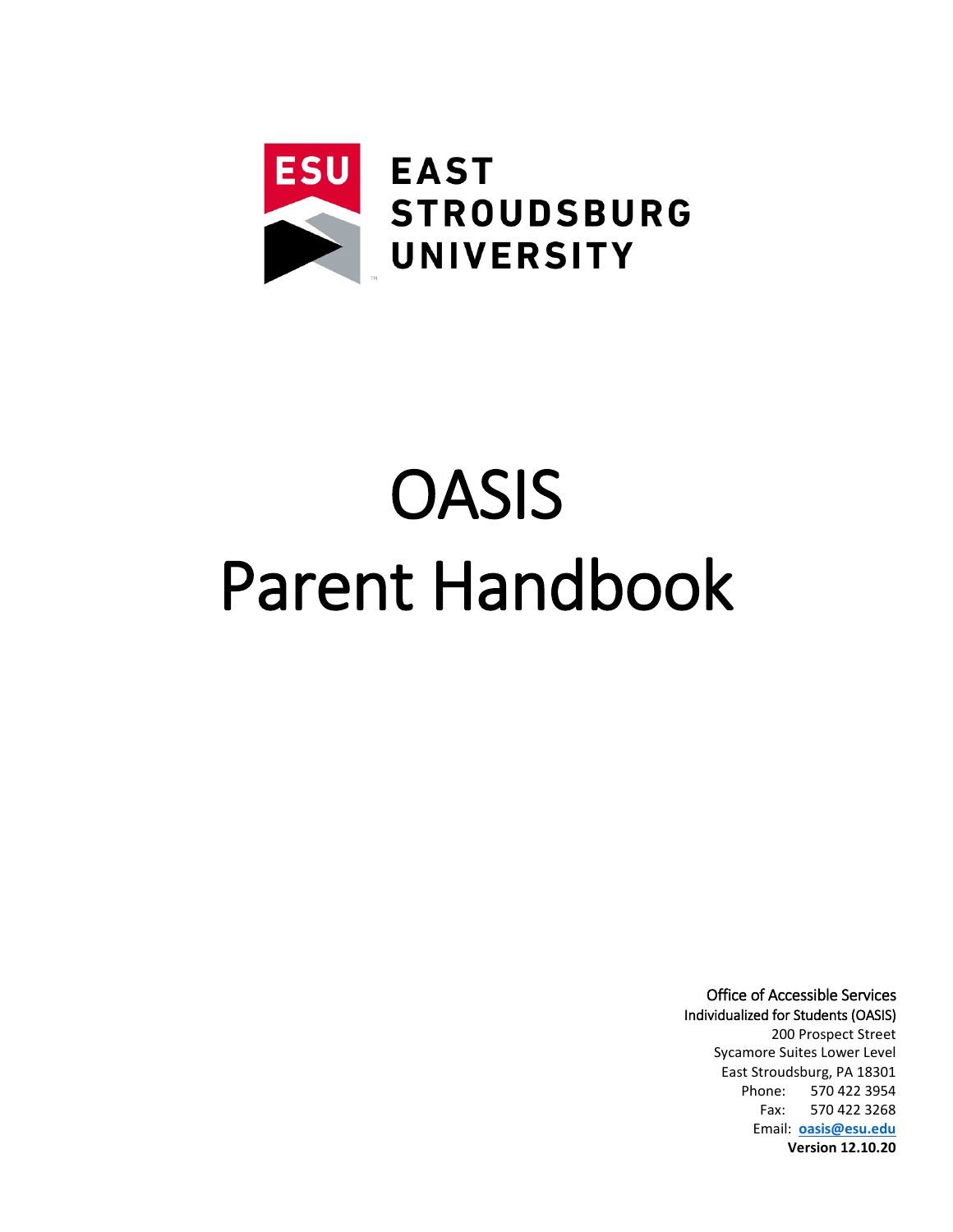# Table of Contents

This handbook is directed primarily toward parents of students with disabilities; however, we hope it is equally useful to high school teachers, guidance counselors and students. It introduces some of the legal and philosophical changes that occur for students when transitioning from the secondary to postsecondary level of their education at East Stroudsburg University.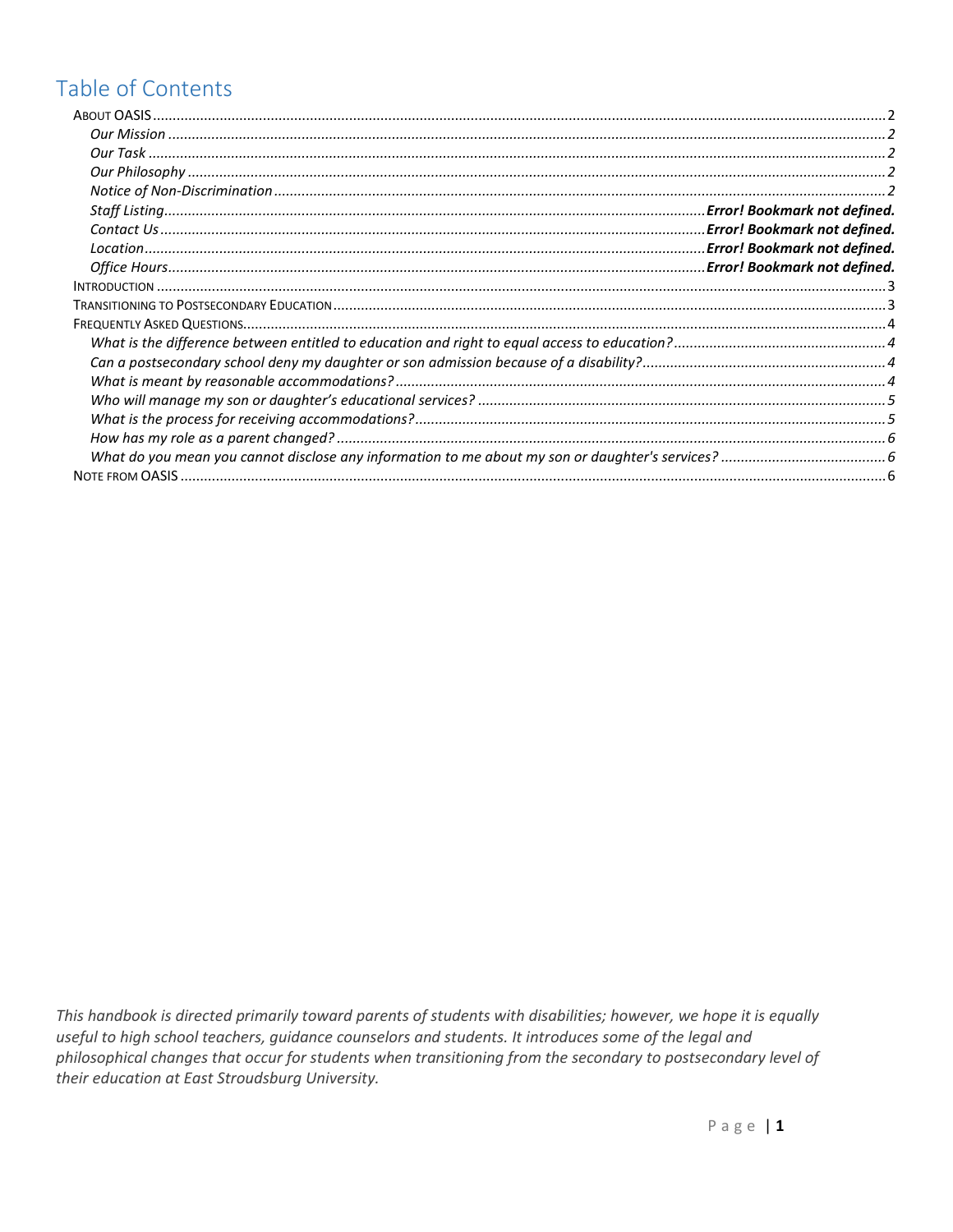# <span id="page-2-0"></span>**About OASIS**

#### <span id="page-2-1"></span>Our Mission

East Stroudsburg University and the Office of Accessible Services Individualized for Students are committed to providing equal educational access to otherwise qualified students with disabilities and recognizes the responsibility of the university community to provide such access and full participation in any university program or activity.

# <span id="page-2-2"></span>Our Task

OASIS is responsible for the administration of ESU's commitment to equal access and full participation for all students who have documented disabilities or medical conditions, in academic areas and other programs sponsored by the University. This includes providing appropriate accommodations pursuant to the legal requirements in Section 504 of the Rehabilitation Act of 1973, the American with Disabilities Act (1990), and the ADA Amendments Act (2008, ADAAA).

# <span id="page-2-3"></span>Our Philosophy

OASIS values a positive student-centered approach to academic accommodations characterized by self-advocacy, student learning, and equal access for all students, while carefully maintaining the confidentiality of each student. By utilizing best practices in the field, education and outreach to the ESU community, OASIS fosters access for students, attitudes that reflect both an awareness of disability issues and principles of universal design, and a philosophy encouraging an environment of accessibility by removing barriers to ensure opportunities for academic success based on a student's abilities, not their disabilities.

### <span id="page-2-4"></span>Notice of Non-Discrimination

East Stroudsburg University of Pennsylvania does not discriminate on the basis of race, color, national origin, religion, sex, disability, age, sexual orientation, gender identity or veteran's status in its programs and activities in accordance with applicable federal and state laws and regulations.

#### **Staff Listing**

**Amy Freeman, DSW, LCSW** Director, Health and Wellness **Jennifer Young, Ph.D.** OASIS Chair/ Disability Specialist **Jill Boyle, M.Ed.** Coordinator/Faculty Liaison **Kim Roselli, M.Ed.** Assistive Technology Coordinator **Phyllis Rafferty Secretary Contact Us Office of Accessible Services Individualized for Students (OASIS)**

**East Stroudsburg University**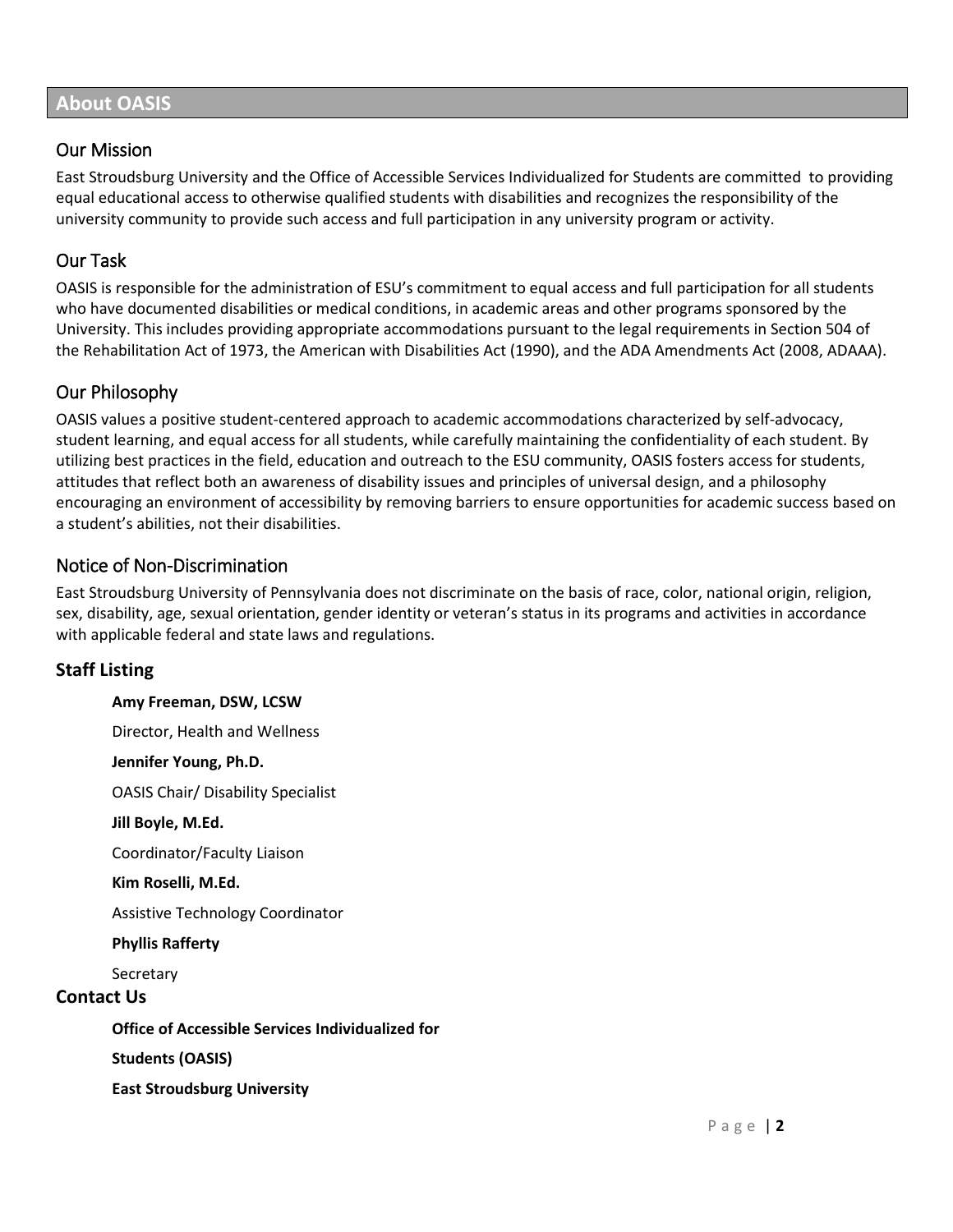**Sycamore Suites Lower Level 200 Prospect Street East Stroudsburg, PA 18301 Office: 570 422 3954 Fax: 570 422 3268 Email: oasis@esu.edu**

#### <span id="page-3-0"></span>**Introduction**

Once students turn 18 years old, they are legally an adult, responsible for their own actions and decisions. As they leave secondary school to enter college, fundamental changes occur with respect to their education as people with disabilities. Students attending public schools have, for the most part, a legal entitlement to an education, regardless of a disability. They must also receive their education in a least restrictive environment possible.

In college, students have a civil right to have access to their education. The fundamental principle at work is the assumption of integration and that students, not the institutions, are responsible for themselves.

We hope this handbook will help you better understand some of those distinctions and provide tips on how best to support your son or daughter in college. The following table explains the primary differences in student rights and responsibilities between secondary and postsecondary education.

| Question                                                              | Secondary                                                                                                                                                                                                                                                                                                                                                            | Postsecondary                                                                                                                                                                                                                                         |
|-----------------------------------------------------------------------|----------------------------------------------------------------------------------------------------------------------------------------------------------------------------------------------------------------------------------------------------------------------------------------------------------------------------------------------------------------------|-------------------------------------------------------------------------------------------------------------------------------------------------------------------------------------------------------------------------------------------------------|
| What is the intent of $\blacksquare$<br>the law?                      | IDEA: To provide a free,<br>appropriate public education in<br>the least restrictive environment<br>to students with disabilities<br>504: To ensure that no otherwise<br>qualified person with a disability is<br>denied access to, benefits of, or is<br>subjected to discrimination in any<br>program or activity provided by<br>any public institution or entity. | To ensure that no otherwise qualified person<br>with a disability will be denied access to,<br>benefits of, or is subjected to discrimination in<br>any program or activity provided by any public<br>institution or entity.                          |
| Who is covered<br>under the law?                                      | All infants, children, and youth<br>requiring special education<br>services until age 21 or graduation<br>from high school.                                                                                                                                                                                                                                          | All qualified individuals with disabilities who<br>meet the entry level criteria of the university<br>and who can document the existence of the<br>disability as defined by the ADA.                                                                  |
| Who is responsible<br>for identifying and<br>documenting the<br>need? | School districts are responsible for<br>identification, evaluation, and<br>planning educational services at<br>no expense to the parent or<br>individual.                                                                                                                                                                                                            | Students are responsible for self-identification<br>and for obtaining disability documentation<br>from a professional who is qualified to assess<br>their particular disability. The student, not the<br>institution, assumes the cost of evaluation. |

# <span id="page-3-1"></span>**Transitioning to Postsecondary Education**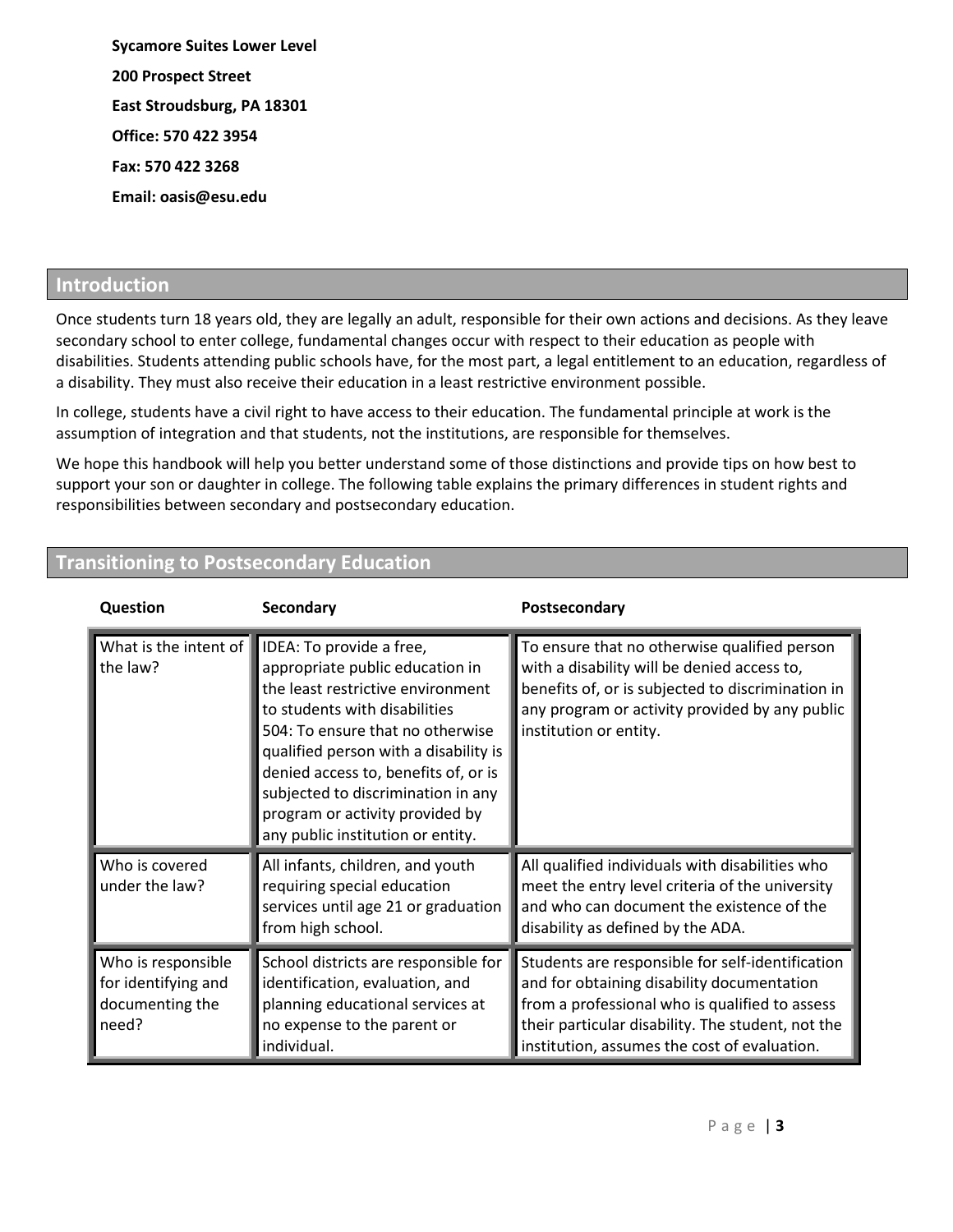|  | Who is responsible<br>for initiating service<br>delivery? | School districts are responsible for<br>identifying students with<br>disabilities and providing special<br>instruction, individualized<br>educations plans, and/or<br>accommodations. | Students are responsible for notifying the<br>Office of Disabilities staff of their disability and<br>of their need for accommodations.<br>Accommodations, not special education, are<br>provided on a semester by semester basis in<br>order for students with disabilities to have<br>equal access to the institution's programs,<br>services, and activities. |
|--|-----------------------------------------------------------|---------------------------------------------------------------------------------------------------------------------------------------------------------------------------------------|------------------------------------------------------------------------------------------------------------------------------------------------------------------------------------------------------------------------------------------------------------------------------------------------------------------------------------------------------------------|
|--|-----------------------------------------------------------|---------------------------------------------------------------------------------------------------------------------------------------------------------------------------------------|------------------------------------------------------------------------------------------------------------------------------------------------------------------------------------------------------------------------------------------------------------------------------------------------------------------------------------------------------------------|

(Modified from materials prepared by Kay McVey, PROJECT CONNECT, Henderson State University and the WNY Collegiate Consortium of Disability Advocates website: [http://www.ccdanet.org/\)](http://www.ccdanet.org/)

# <span id="page-4-0"></span>**Frequently Asked Questions**

### <span id="page-4-1"></span>What is the difference between entitled to education and right to equal access to education?

Unlike elementary and secondary schools, postsecondary education offers *access to* rather than *entitlement to* academic programs. In 1975, Congress passed the Education for All Handicapped Children Act. This act, commonly known as Public Law 94-142, provided that any child with a disability was "entitled to a free and appropriate education" in public school systems. Fundamentally, 94-142 and its successors (including the Individuals with Disabilities Education Act of 1990 and IDEA Improvement Act of 1997 and 2004) said that public schools would determine what was most appropriate for your son or daughter's education. They were then required to provide that education.

At the postsecondary level, the rules have changed. Public Law 94-142 and IDEA no longer apply, including the required IEP (Individualized Education Plan/Program) and 504 Plans.

In 1990, Congress passed the Americans with Disabilities Act. Modeled on section 504 of the Rehabilitation Act of 1973, ADA is a civil rights law. It prohibits discrimination on the basis of disability as long as the person is otherwise qualified. In the case of public-funded colleges and universities, ADA affirms the right of a student with a disability to a level playing field.

This means that East Stroudsburg University must ensure access to all students who are otherwise qualified. Access includes ramps, elevators, and wide parking spaces as well as information and technology. Therefore, East Stroudsburg University must make reasonable accommodations for students' disabilities in order that they may be able to demonstrate their ability. However, civil rights laws and reasonable accommodations are in no way intended to guarantee success. At most, students can expect a more equal chance to do the same work as their peers.

# <span id="page-4-2"></span>Can a postsecondary school deny my daughter or son admission because of a disability?

No. If your daughter or son meets the essential requirements for admission, a postsecondary school may not deny their admission simply because of a disability.

#### <span id="page-4-3"></span>What is meant by reasonable accommodations?

Reasonable accommodations are made in order to level the playing field for qualified individuals with disabilities. As much as possible, accommodations are designed to minimize the functional limitations of an individual in a given task. These adjustments permit students with disabilities the opportunity to learn by removing barriers that do not compromise academic standards.

In providing an accommodation, ESU is not required to lower or affect substantial modifications to essential requirements. ESU does not have to make modifications that would fundamentally alter the nature of a service,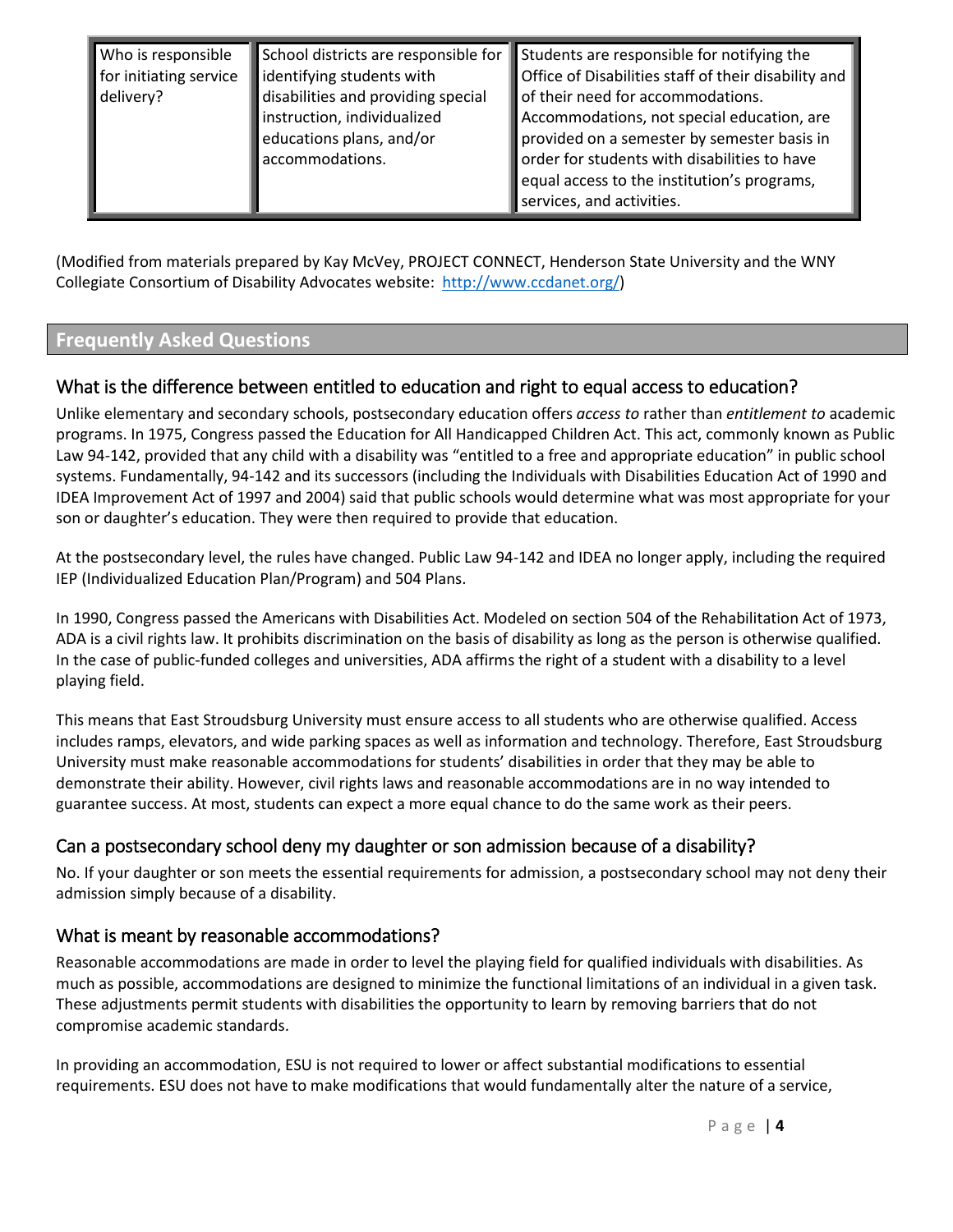program, or activity or would result in undue financial or administrative burdens. Also, ESU does not have to provide personal attendants, individually prescribed devices, readers for personal use or study, or other devices or services of a personal nature, such as tutoring and typing.

### <span id="page-5-0"></span>Who will manage my son or daughter's educational services?

Your son or daughter is ultimately responsible for managing their own education, understanding functional limitations, and requesting necessary accommodations.

As adults, all students go through a process of learning about themselves. They develop the skills of self-determination, including confidence to advocate for the things they need in order to thrive and achieve.

OASIS strives to promote this kind of self-knowledge. It is in the development of these skills that OASIS can best guide students with disabilities in their educational growth. These skills are critical, because it is the students, not OASIS staff, who will approach instructors and other staff to request the accommodations that are reasonable for them to receive. These are the skills all students need when they leave college and move successfully into their chosen careers.

#### <span id="page-5-1"></span>What is the process for receiving accommodations?

Incoming freshmen and transfer students may apply for accommodations once admitted to East Stroudsburg University. Current students may apply at any time. It is your student's responsibility to identify themselves to OASIS and present proper documentation of a disability if he or she would like to receive accommodations.

#### **Application**

The Public Accommodation Request Form can be found at www.esu.edu/oasis If assistance completing the form is required, please feel free to contact OASIS. A completed application will not be processed until documentation is received.

#### **Documentation**

Students seeking services from OASIS on the basis of a previously diagnosed disability/condition will be asked to submit documentation that verifies their eligibility under Section 504 of the Rehabilitation Act, the Americans with Disabilities Act, and the ADA Amendments Act.

All documentation submitted is considered confidential. OASIS will not return documentation. Please keep copies for your records.

#### **Submission of materials**

The application form and documentation must be submitted on line at www.esu.edu/oasis All documentation must be in .pdf or .doc file format. If you do not have access to a scanner or FAX, you can utilize a free app that converts images into pdf file (e.g. CamScanner).

#### **The Review Process**

The review process typically takes up to 2 weeks. In particularly busy times, such as the start of a new semester, this process may take longer. Students will be notified once the application and documentation have been reviewed.

#### **Intake Interview**

Once a student is notified of their eligibility for an intake interview, an appointment is scheduled to meet a faculty member of OASIS. The meeting will be held during the first semester the student identifies as needing accommodations/access and attends classes. The disability service provider will review with the student their self-disclosure form and documentation, gather any additional information necessary, and determine the appropriate accommodations for the student.